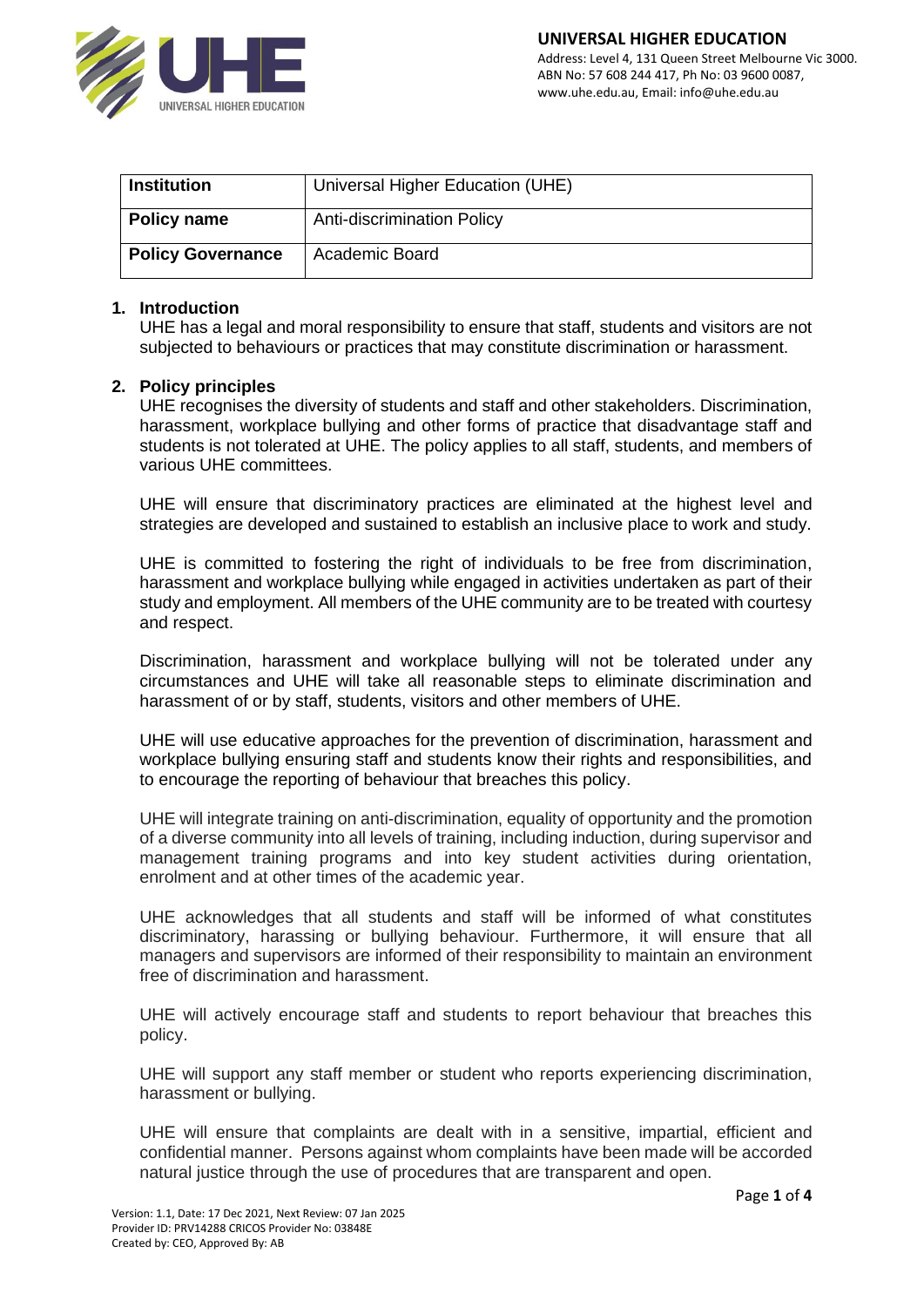

UHE will do everything practicable to protect persons making complaints from victimization and will ensure such persons are not penalised for reporting discrimination or harassment. Any person who is found to have victimised the person who has made or intends to make a complaint, or to have victimised a witness or associate of the person who has made, or intends to make a complaint, will be considered to have breached this policy.

If a complaint of discrimination, harassment or bullying arises, UHE will take timely and appropriate action through the following procedure:

- In the case of a student making an allegation, it will be managed through the Complaints Policy - Students.
- In the case of a staff member making an allegation, it will be managed through the Complaints Policy - Staff.
- In the case of a customer, contractor, service provider or visitor making an allegation, whilst engaging with UHE staff or students, it will be managed with the relevant Service Contract or Agreement with the Institute.

# **3. Definitions**

**Discrimination** means to treat an individual less favourably because of an attribute or to impose unreasonable terms or conditions for which individuals with a particular attribute are unable to comply. Attributes include:

- parental status
- pregnant
- breastfeeding
- religious belief or activity
- political belief or activity
- relationship status
- $\bullet$  sex
- lawful sexual activity
- gender identity
- **sexuality**
- age
- race, nationality or ethnic origin
- disability or impairment
- trade union activity
- family responsibilities
- physical appearance (body shape and size)

Discrimination can be either direct or indirect. Direct discrimination takes place when an individual is disadvantaged or treated less favourably than another person. Direct discrimination can occur regardless of the discriminator's motive and whether or not he or she is aware of the discrimination or considers the treatment less favourable. Indirect discrimination happens when a practice or policy appears to be fair because it treats everyone the same way but actually disadvantages people from a particular group.

**Harassment** means any form of behaviour that is unwelcome, unsolicited, unreciprocated and usually (but not always) repeated. It is behaviour that is likely to offend, humiliate or intimidate. Harassment can be based on any of the attributes listed under the definition of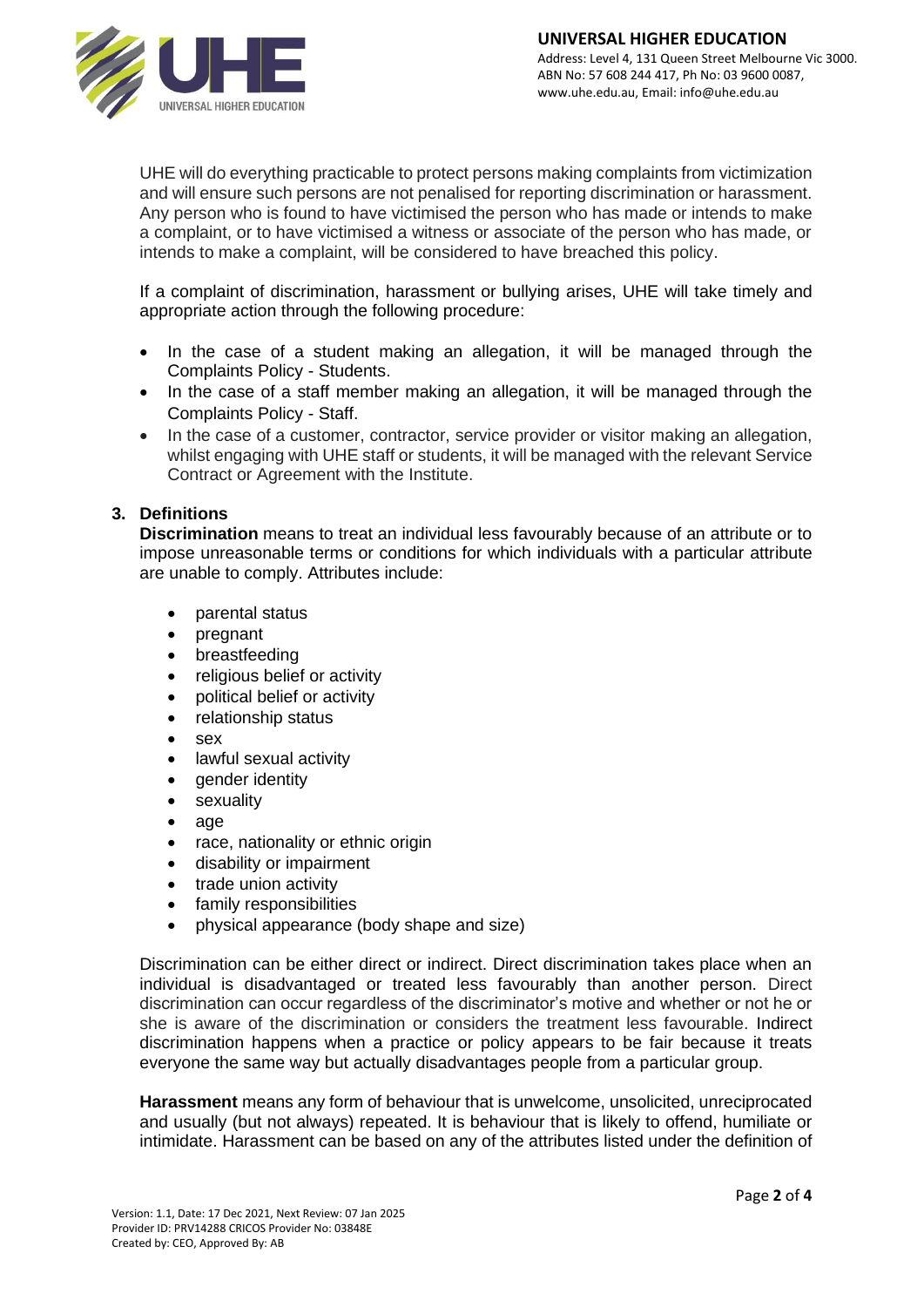

discrimination and for example can include sexual, disability, racial, sexuality or gender based harassment.

**Sexual harassment** means any unsolicited, unwelcome and unreciprocated behaviour act or conduct of a sexual nature that embarrasses, humiliates or offends other persons. It can be a single incident or a persistent pattern and can range from subtle behaviour to explicit demands for sexual activity or even criminal assault and including but not limited to the following examples:

- inappropriate jokes or comments with sexual connotations
- the display of offensive material
- comments and questions about another person's sexual conduct and/or private relationships
- persistent unwelcome invitations
- requests for sexual favours
- offensive written, telephone or electronic mail or other computer system communications
- unnecessary close physical proximity including persistently following a person
- unwelcome physical contact such as brushing against or touching a person

**Victimisation** means treating someone unfairly because they have made, or intend to make, a discrimination or harassment complaint. This also includes those who have supported another person in making a complaint.

**Workplace bullying** means repeated and unreasonable behaviour directed towards a worker or a group of workers that creates a risk to health and safety.

#### **4. Responsibilities**

All staff and students must report on any form of discrimination experienced. Complaints and reporting on such incidents should be directly to the Registrar. The Registrar will assess the nature of the case and discuss the facts with the relevant parties in order to reach a resolution.

## **5. Consequences for breaches of this policy**

UHE will treat all allegations of discrimination and harassment seriously and impartially. The consequences for breaching this policy will depend on the seriousness of the case. Outcomes may include, but are not limited to the following:

- Obtaining a commitment from a person to cease, and not to repeat, the behavior;
- Giving an apology to the person who made the complaint;
- Mediating between the parties, if both parties agree to a mediation process and to the mediator;
- Offering support to the person making the complaint;
- Offering support to the person against whom the complaint is made;
- Disciplinary action:
- Dismissal, suspension or expulsion, against the person found responsible for discrimination or harassment where serious or repeated misconduct in this regard has been established;
- Disciplinary action, up to and including dismissal, suspension or expulsion, against the person making a complaint of discrimination or harassment if the complaint is found to have been vexatious or malicious;
- Disciplinary action against anyone who victimises or penalises a person who has made a complaint.